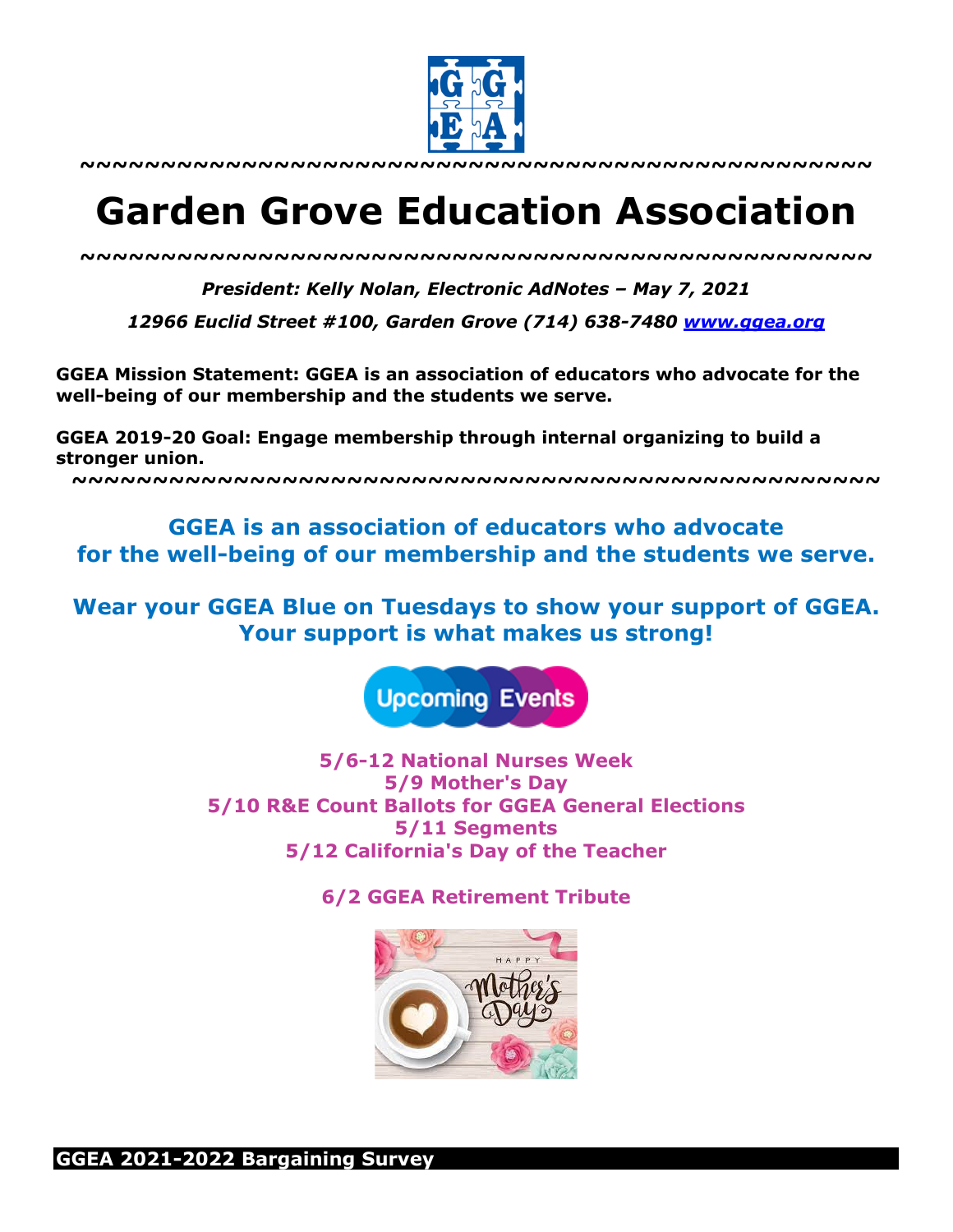We will be using Survey Monkey for GGEA's 2021-22 bargaining survey. A link will be sent out through Constant Contact **the week of May 17**. Your input determines the priority of items to be bargained.

# **Tentative Agreement Voting Results**

GGEA's Rules & Elections Committee counted the ballots on Monday, May 3rd. A Special Rep Council was held to ratify the election results which are as follows

- Electronic votes 1302 Yes, 64 No
- Paper Ballots 50 Yes, 2 No
- Subtotal 1352 Yes, 66 No
- Total Ballots Cast 1418

# **When Will I See the 2% On Schedule & the 1.75% Off Schedule?**

You will see the 2% on schedule increase in your May paycheck. The 2% Retro on schedule and the 1.75% off schedule will be seen in your June check

## **National Nurses Week/National School Nurse Day**

National Nurses Week takes place from Thursday, May 6 to Wednesday, May 12.

It's a week each year to honor the commitment, dedication, and hard work of those in the nursing profession. This year, honoring our nurses is more important than ever

On May 12, educators also celebrate National School Nurse Day. School nurses help keep our community safe and have been the champions for a safe return to in-person instruction.

They are essential to the school community. *Source: NEA.org*

# **California Educators: Cultivating Minds and Healing Hearts**

May 12 is the California Day of the Teacher and this year's theme is Cultivating Minds & Healing Hearts. The power of public education is something we have always known is key to the prosperity of our state and our students. Never has that been more evident than last year. Amid a stressful and unprecedented time in history, we never failed to raise our voices for critical resources that are needed to keep our students, peers, and communities safe, including many that were needed even before the pandemic

Source: **https://www.cta.org/for-educators/meet-cta/classroomteachers/dayoftheteacher**

### **Asian American Pacific Islander (AAPI) Heritage Month**

May is Asian American Pacific Islander Heritage Month. AAPIs are the fastest-growing racial and ethnic group in the country, consisting of 20 million people with roots in more than 20 countries, and 30 ethnic groups who speak more than 300 languages and dialects. Find AAPI lesson plans and classroom resources here:

**https://www.cta.org/awareness-events/aapi-heritage-month** Source: CTA.org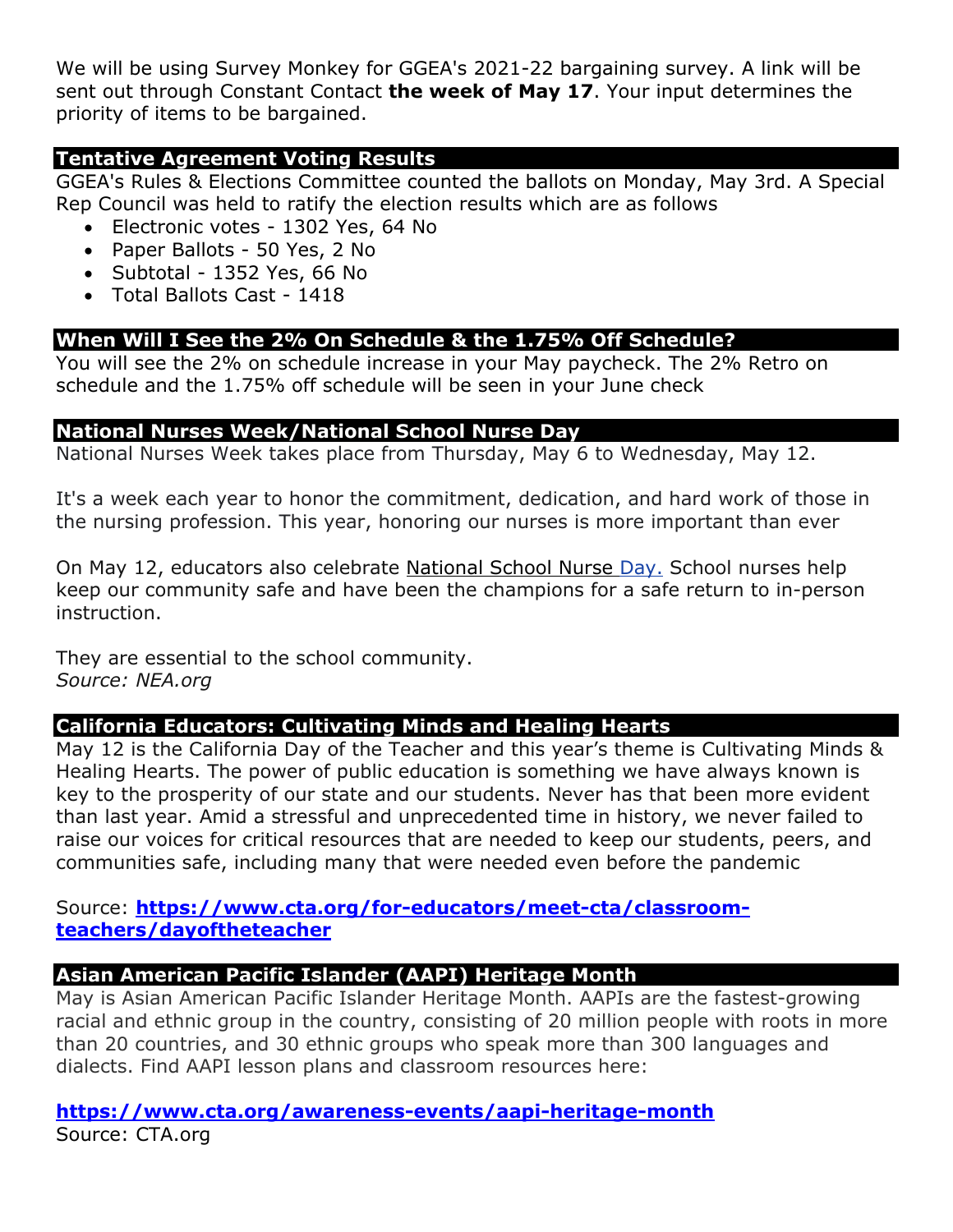# **Pediatric Cancer Research Foundation (PCRF)**

For the past thirteen years GGEA member Terry Shepard would have spoken at our Rep Council Meetings and handed out flyers looking for participants for her team, Running With Todd, for the annual PCRF Run.

However, due to COVID-19, the run itself last year was canceled and this year's will be virtual

*Team Running With Todd* is going Virtual, **May 16th**. The new PCRF app is available until May 30th if you can't walk or run on May 16<sup>th</sup>.

To register, please go to **www.reachingforthecure.com** and click "Register" and "Join a team."

All money raised goes to Pediatric Cancer Research Foundation. We are all helping to find a cure for childhood cancer with every dollar raised.

Every participant will receive a t-shirt, medal, face mask, and goodie bag. Terry Shepard will personally deliver these to each of you that signs up in memory of her son, Todd.

# **The NEA Foundation is offering NEW Envision Equity Grants for Educators!!**

*Easy application process! Deadline June 1!!!*

The widespread and disparate impact of the COVID-19 pandemic has underscored the need to reimagine education in ways that will transform inequities, meet the needs of the whole child, and prepare all students to thrive in an ever-changing world.

This new grant program will enable educators across the country to build on their knowledge of what works to bring out every student's best.

Envision Equity Grants will enable educators to test creative new ideas and innovations, demonstrating exemplary teaching and learning. They will support students' projectbased learning, advancing cultural understanding and appreciation, anti-racism commitments, and students' understanding of civic engagement and democracy

Envision Equity Grants will primarily support projects that serve the students most affected by the COVID-19 pandemic: students of color, students from low-income families, English language learners, students with disabilities, and students experiencing homelessness. **https://www.neafoundation.org/for-educators/envision-equitygrants/**

Note: Sharing from NEA Foundation

# **Retiring This Year?**

A memo was sent out to the list of members that are retiring this year asking them to RSVP as to whether or not they would be participating in the GGEA Retirement Tribute. If you are one of those members, have you RSVPd? Susan has extended the deadline as many didn't respond. The Retirement Committee has been working hard to make this a special occasion for your well-deserved retirement. Please check your emails and RSVP with a yes or no so the committee can get an accurate attendee count.